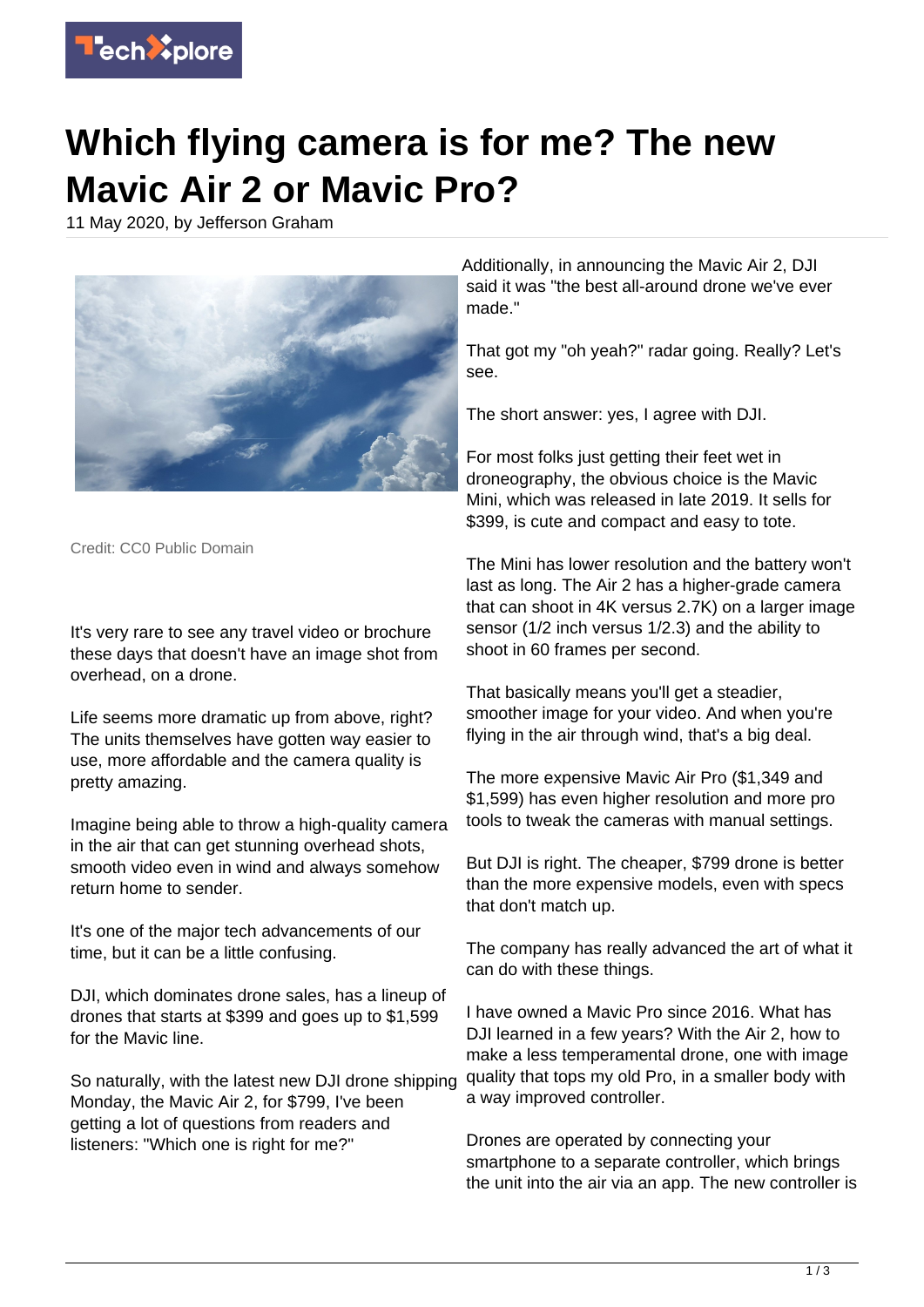

a huge, huge improvement over previous models, which blocked some parts of the smartphone in the chassis, and made it hard to open the required app. Because then, you'd be watching \$799 go right

With the new one, it's clear sailing.

My little drone has accompanied me all over the world—to Japan, Canada, Spain, Europe and Hawaii. It's gone up and down the California coast, the Nevada desert and remote spots in Washington more than three times as many devices as its state and Oregon.

But too many times, after I charged the drone and controller, cleared the memory card and took it to fly, it would be grounded due to various error messages that were impossible to figure out.

In a nutshell, the gimbal, which steadies the action in the air while flying, would get "overloaded," and it clearly was very sensitive to being thrown in the back of a backpack.

So count me a fan of the Mavic Air 2, which on several flights this week never acted up. Except when I was flying (this was a surprise) in a no-fly zone.

The basic rule is that you can't fly within 5 miles of an airport. I was 7.1 miles, to be exact, and the Air 2 took off over a marina and docked boats until I got a new kind of error message—I was in a geofenced zone I shouldn't be in, so the drone announced that it would land automatically within 8 Distributed by Tribune Content Agency, LLC. seconds.

As it was over water at the time, it took a little considerable skill to get it back on land immediately.

The problem for consumers is despite apps that can alert us (most notably B4UFLY) we generally don't know ahead of time whether it's cool to fly in an area or not. That is, unless there's some signage out to tell us, which more and more communities are doing, like in Laguna Beach and the Golden Gate Bridge in San Francisco.

So DJI's nanny software is probably a good thing—as long as you're not flying over water and don't have to watch your [drone](https://techxplore.com/tags/drone/) suddenly land in the

drink.

down the drain.

## **In other tech news this week**

Smartwatch sales continued to climb during the start of the coronavirus crisis with Apple selling competitors, according to a new report by research firm Strategy Analytics. The firm said Apple holds a 55% market share in the smartwatch category followed by Samsung with about 14%. Garmin rose to the third position with 8% of smartwatch sales. Overall shipments grew 20% over last year, reaching 13.7 million units sold in the first quarter of 2020, the report said.

National Password Day came and went. Did you change your password for every website you go to? If not, follow our simple tips here.

YouTube TV finally added some key cable channels that have been missing since its launch in 20XX. Namely, MTV, VH1, Nickelodeon and Comedy Central, per a new deal with Viacom, which owns the channels. YouTube TV is aimed at cord cutters, who pay \$49.99 monthly for a channel lineup that's smaller than cable, but also cheaper.

(c)2020 U.S. Today